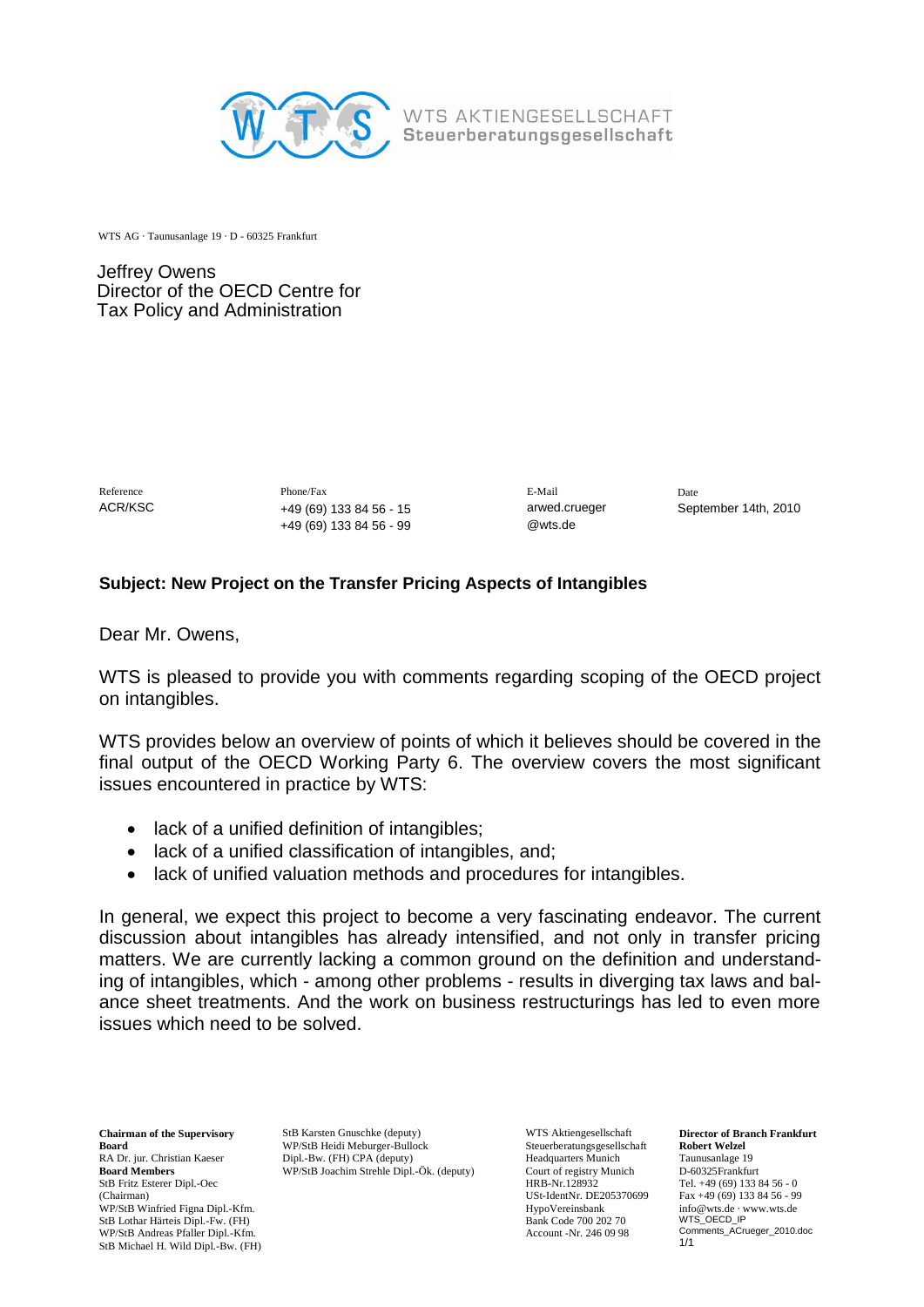

For tax and reporting needs, it was usually enough to consider the position of the owner or buyer of an intangible. Already in that case, the treatment of goodwill has caused many discussions. In a business restructuring, it will also be necessary to consider the view of the seller. Seller and buyer of an intangible will in most cases have different benefits from the intangible, leading to different values for both of them. Since they are also related parties, it will be difficult to arrive at an exact sales price by applying economic theory.

For a single intangible, it might in certain cases be possible to arrive at one single value, for example by analyzing comparable transactions. In a business restructuring, we will usually have to look at several intangibles at the same time. This might or might not include goodwill or synergies. A business restructuring will often have to be treated as an acquisition of a company (or part of a company), due to the strong similarity with market transactions of legal entities.

In such an acquisition case, certain evaluation methods can be used. However, these methods do practically never arrive at one single price, but at a range of prices. Different from regular comparables in transfer pricing benchmarkings, such a range is not a range of real prices, but of possible prices (bid or offer prices). In other words, this range is a range for negotiation. This becomes even more obvious when both seller and buyer perform separate evaluations and/or use different methods to support their case and strengthen their negotiating position.

In the market, real negotiations take place and form the market price (or fail). In related party transactions, these negotiations do not happen, or at least have a different format. It will be a challenge to overcome this deficiency, either by applying negotiation theory or by allowing for a huge range to be used by taxpayers. Reference should be made to the solution currently in place in Germany, where the mean value between seller and buyer price is the final transactional value as long as no other value within the range can be economically justified. This outcome is somewhat backed by economic theory, which has shown that in certain situations a mean value can be the theoretical outcome. However, in most cases this will not be applicable. Other factors like time, negotiating persons, bargaining power, outside options, information, and tactics will play a role.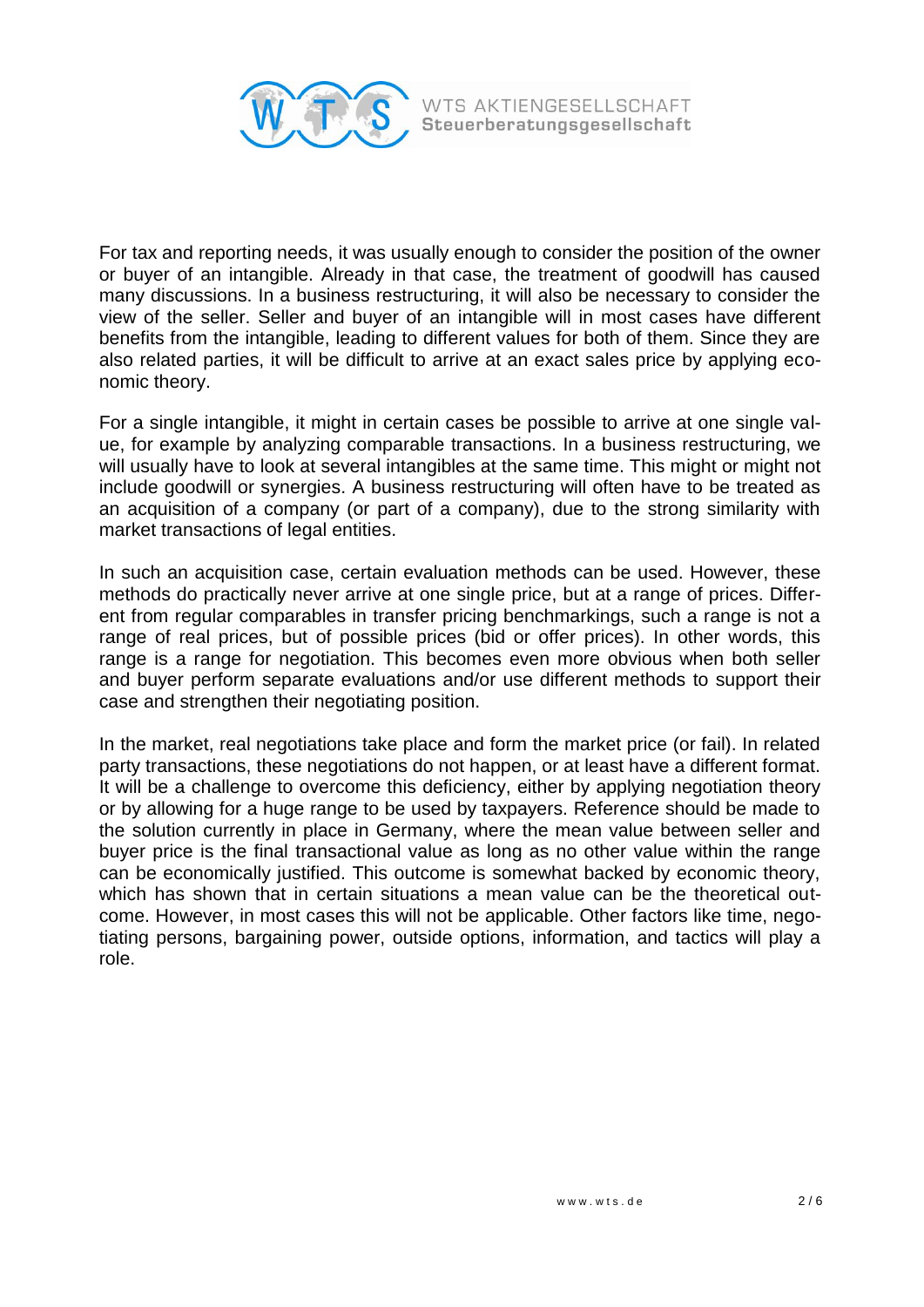

In the following, we will lay down our proposed structure for the OECD project on intangibles. We hope for a great discussion and a successful project.

Yours sincerely,

WTS Aktiengesellschaft Steuerberatungsgesellschaft

**Dr. Arwed Crüger Green Schwarzer Schwarzer Schwarzer Senior Manager 1**<br>Partner Senior Manager 1 Head of Transfer Pricing

Senior Manager Transfer Pricing

Maik Heggmair Senior Manager Transfer Pricing

Peony Brown Manager Transfer Pricing

Kai Schwinger Manager Transfer Pricing

**Encl.**

**Proposed Structure for the Project on the Transfer Pricing Aspects of Intangibles**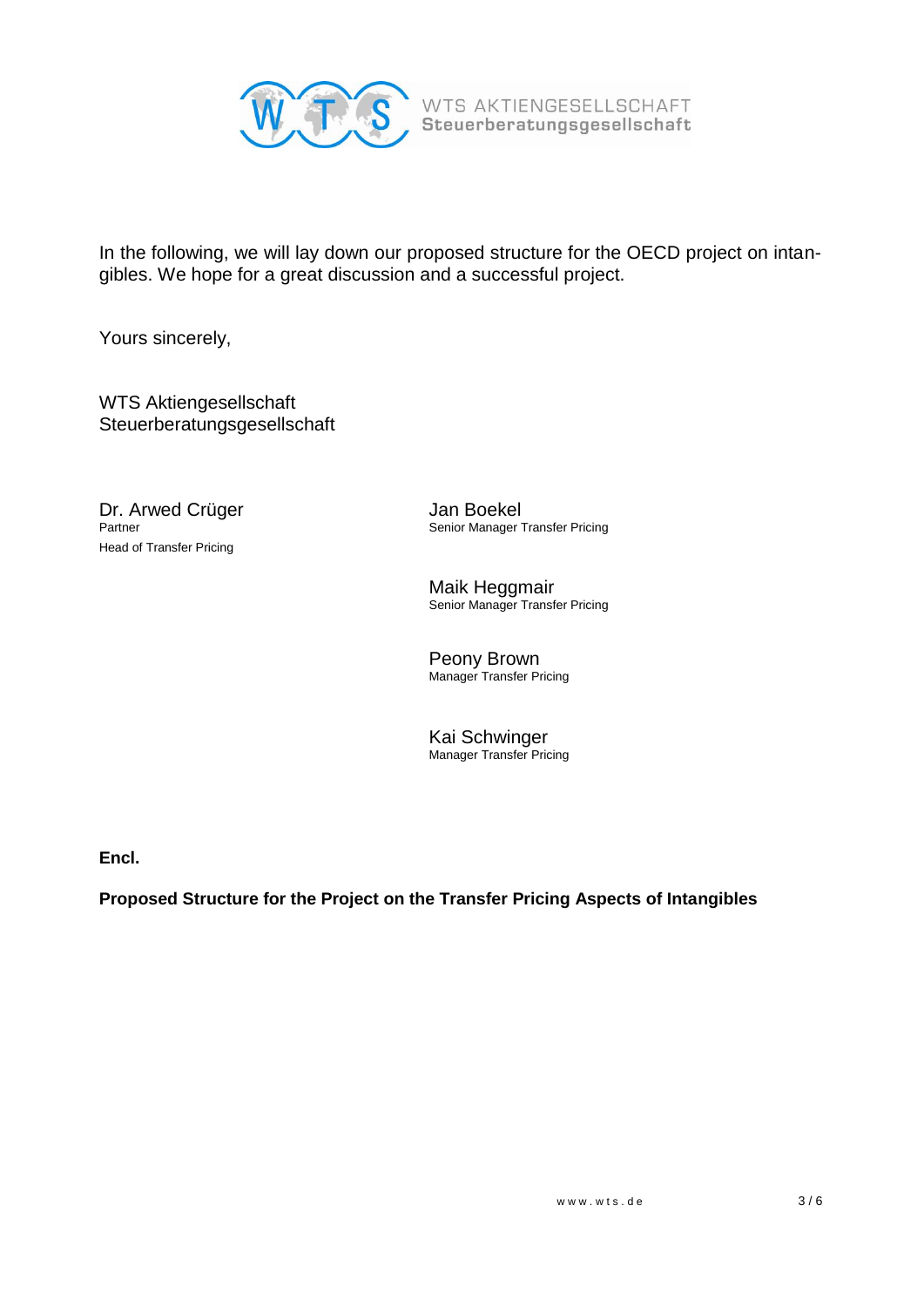

## **Proposed Structure for the Project on the Transfer Pricing Aspects of Intangibles:**

- 1. Definition / Identification of Intangibles
	- a. Introduction
		- i. What is an intangible? Can a general definition for tax purposes be identified? What is the difference between an intangible and "benefits" which are connected to the going concern of a business itself? When does a benefit become an intangible asset? Are hidden reserves / future profits an intangible? How about goodwill?
		- ii. Can the OECD harmonize a definition for tax purposes with the definition of existing accounting standards.
		- iii. Should we refer to single legislation (IFRS, US GAAP etc.) or propose a separate OECD approach to intangibles?
		- iv. Can intangibles be split into legal ownership and economic ownership? If yes, what are the requirements to economically own intangibles?
	- b. General Criteria to identify and define an intangible
		- i. Is identifiability required to recognize an intangible? Under which circumstances? Could goodwill be qualified as a separate intangible or only as a part of a business/function that could not be utilized independently from the business/function itself?
		- ii. To recognize intangibles, should it provide (long term) benefits? Is a benefit test required and in which circumstances?
		- iii. Are costs connected to the intangibles relevant to be able to recognize intangibles? Under which circumstances?
		- iv. Is transferability possible and/or required? Under which circumstances?
		- v. Is legal protection required? Under which circumstances?
		- vi. Is there a difference between self developed and acquired intangibles? Under which circumstances?
		- vii. What is the distinction between intangibles and know-how? How do we treat know-how in case of secondments?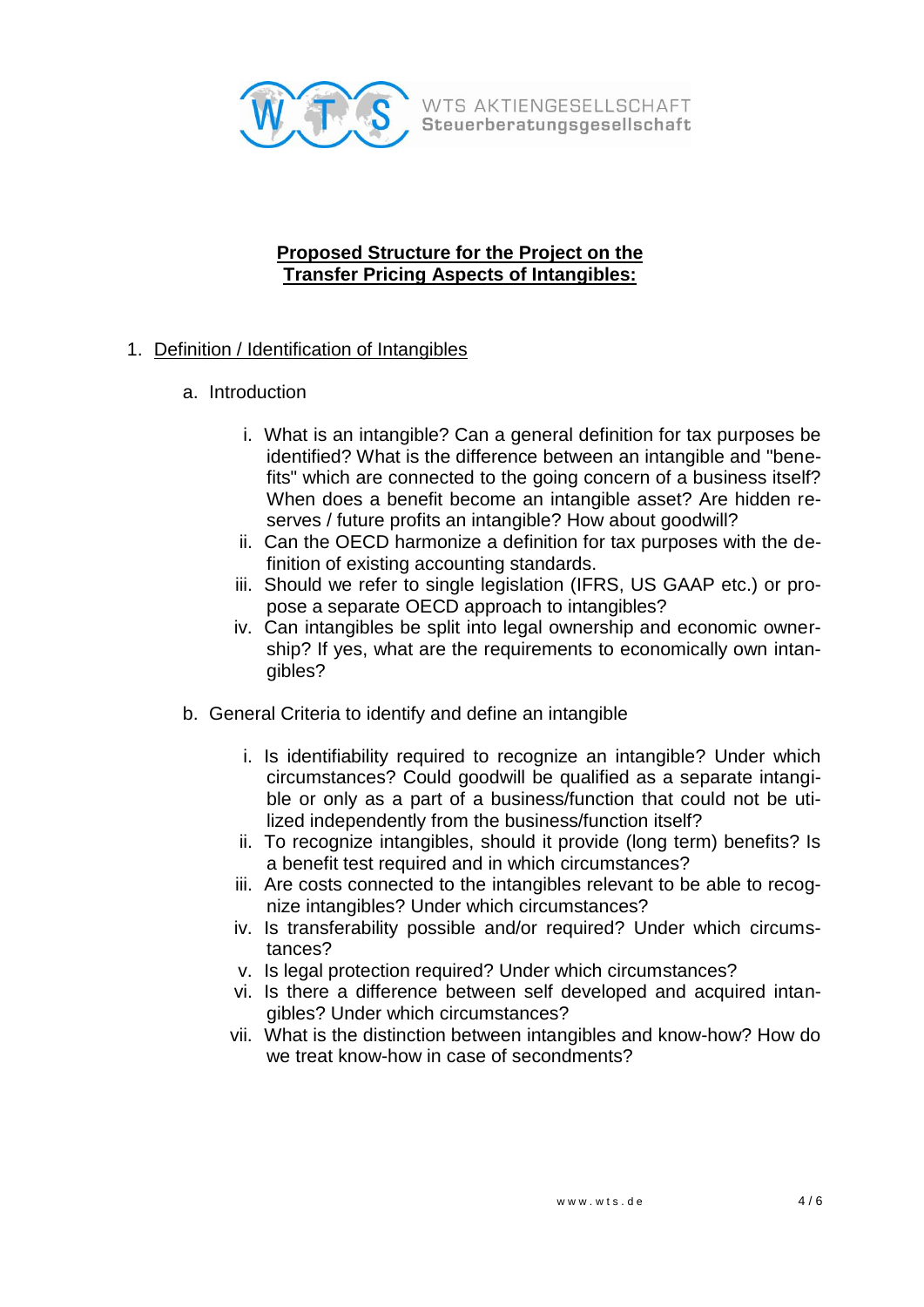

## 2. Classification / Identification of IP under the criteria of Chapter

Do we recognize the single items mentioned below as intangibles and what would be an example definition of each item? Should the OECD list on intangibles be exhaustive?

- a. Patent
- b. Know-how (Production related)
- c. Marketing intangibles
- d. Trade intangibles / trademarks
- e. Hybrid intangibles (trade or marketing intangibles)
- f. Software (self developed software solutions)
- g. Customer or client list
- h. Brands
- i. Goodwill
- j. (Other) Rights
- k. R & D activities
- l. Functions in general
- m. Profit/ Loss Potentials
- n. Risks
- o. Services and service intangibles
- p. Synergy effects/Network effects
- q. Beneficial (long term) contracts
- r. People (Sport-Stars, Artists ...)
- s. People-related know-how
- t. Process-know-how
- u. Unique intangibles (which possibly create extremely high value)

## 3. Possible Valuation approaches of intangibles

- a. Will the OECD follow a general valuation approach or a specific approach per single intangible as classified above?
- b. Will the OECD refer to a (single approach on) valuation that already exists (IAS etc.)? Or will the OECD propose to have a separate OECD approach?
- c. Should the value of the intangible be based on costs, market value of other intangibles, the net present value ("NPV") of future cash flows / profits or on a combination of these valuation methods? Is there a preferred (other) valuation method?
- d. Does the OECD require different valuation methods under licence and purchase structures?